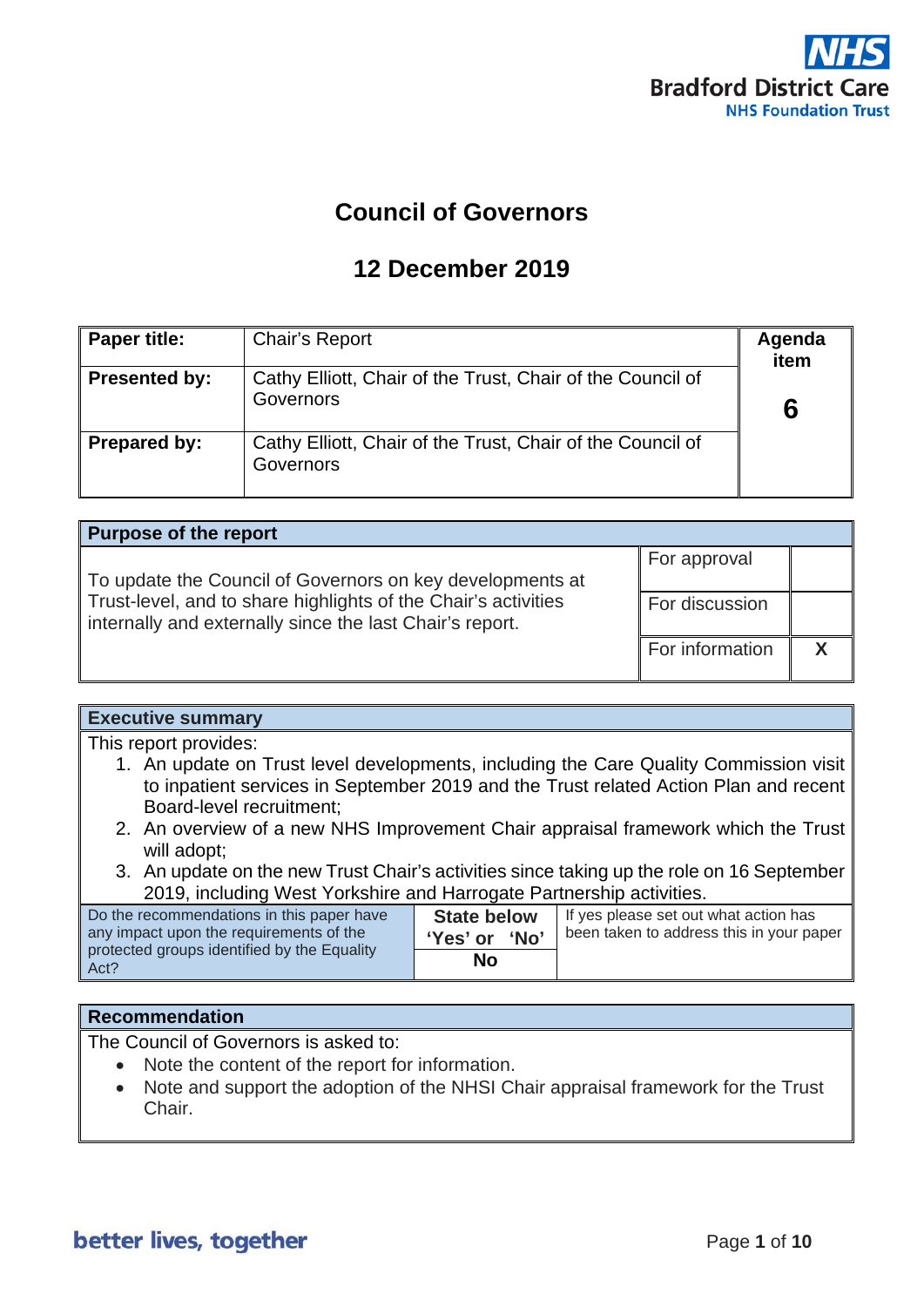

| <b>Strategic vision</b><br>Please mark those that apply with an X        |                                              |                                                                      |                                                                |                                   |
|--------------------------------------------------------------------------|----------------------------------------------|----------------------------------------------------------------------|----------------------------------------------------------------|-----------------------------------|
| <b>Providing</b><br>excellent quality<br>services and<br>seamless access | <b>Creating the</b><br>best place to<br>work | <b>Supporting</b><br>people to live<br>to their fullest<br>potential | <b>Financial</b><br>sustainability<br>growth and<br>innovation | <b>Governance</b><br>and well-led |
|                                                                          |                                              |                                                                      |                                                                |                                   |

| <b>Care Quality Commission domains</b> |                  |                   |               |                 |
|----------------------------------------|------------------|-------------------|---------------|-----------------|
| Please mark those that apply with an X |                  |                   |               |                 |
| <b>Safe</b>                            | <b>Effective</b> | <b>Responsive</b> | <b>Caring</b> | <b>Well Led</b> |
|                                        |                  |                   |               |                 |
|                                        |                  |                   |               |                 |

| <b>Relationship to the Board</b>                 | The work contained with this report links to the following                                                                                                                                                                                                                                                                   |
|--------------------------------------------------|------------------------------------------------------------------------------------------------------------------------------------------------------------------------------------------------------------------------------------------------------------------------------------------------------------------------------|
| <b>Assurance Framework</b>                       | strategic risk(s) as identified in the BAF: Connections to                                                                                                                                                                                                                                                                   |
| (BAF)                                            | 2.1, 2.3, 4.1 and 5.2                                                                                                                                                                                                                                                                                                        |
| <b>Links to the Corporate Risk</b>               | The work contained with this report links to the following                                                                                                                                                                                                                                                                   |
| <b>Register (CRR)</b>                            | corporate risk(s) as identified in the CRR: None directly                                                                                                                                                                                                                                                                    |
| <b>Compliance and regulatory</b><br>implications | The following compliance and regulatory implications<br>have been identified as a result of the work outlined in this<br>report:<br>Continuing development work against the national<br>$\bullet$<br><b>Well-Led Framework:</b><br>BDCFT CQC Action Plan, relating to the 29A<br>$\bullet$<br>Notice for inpatient services. |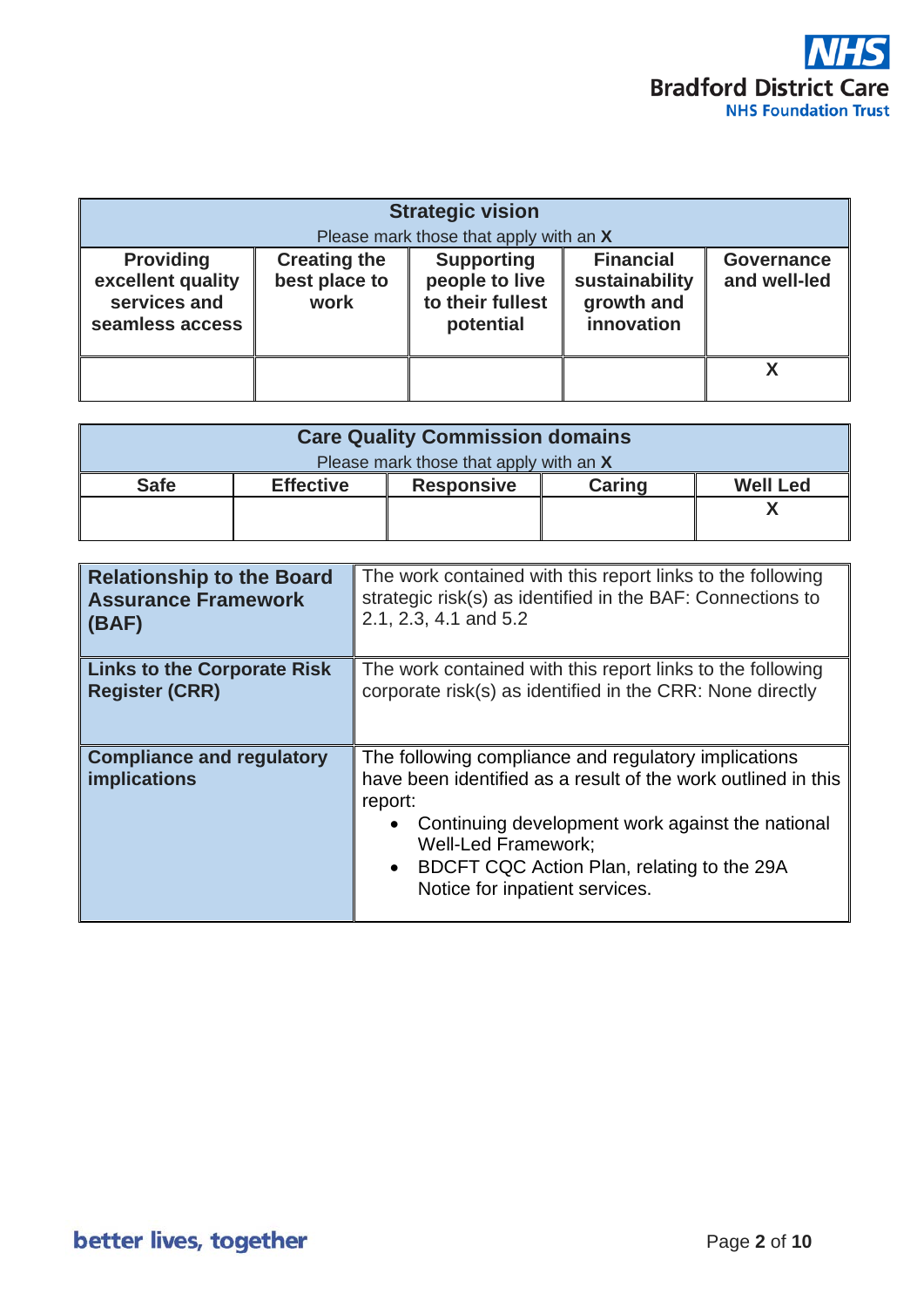

# **Meeting of the Council of Governors**

## **12 December 2019**

## **Chair's Report**

## **Section 1 Bradford District Care NHS Foundation Trust Updates**

## **The Care Trust Way**

The Trust is making good progress in implementing the Care Trust Way to ensure Quality Improvement. The Board has been clear that it is important that we evaluate the work we are doing to transform the culture and implement the quality improvement system. We have been in discussions with the national research and policy body, The King's Fund, since July 2018 and have now agreed to initiate the relationship through a workshop to take place in March 2020. Non-executive Director Professor Gerry Armitage, and Chief Executive Brent Kilmurray are liaising with The King's Fund on the scope of the event. We are keen that we undertake an action research approach and, whilst we will gain an objective assessment of our progress, we will also seek constructive advice and guidance from The King's Fund on the basis of their extensive experience of working with NHS trusts across England on their quality improvement programmes. An article on the Care Trust Way can be found here for more information: [https://www.bdct.nhs.uk/care-trust](https://www.bdct.nhs.uk/care-trust-way-continually-improving-together/)[way-continually-improving-together/](https://www.bdct.nhs.uk/care-trust-way-continually-improving-together/)

## **CQC Section 29a Warning Letter**

At the end of March 2019 we received a warning letter from the national regulator, Care Quality Commission (CQC), regarding our acute inpatient wards and Psychiatric Intensive Care Unit. The CQC raised a number of concerns with us and requested an action plan in April 2019 that would deliver significant improvements, and subsequently a Rapid Improvement Workshop took place to address the concerns raised. This work was subsequently followed up on wards with the implementation of a Purposeful Inpatient Admission Process, also known as PIPA, and Daily Lean Management. Improvements made were sustained and subject to workplace audit and checking which formed part of standard work for our service managers.

During 10 - 12 September 2019, the CQC revisited to assess our progress against the warning letter action plan. The inspection went well and verbal feedback was broadly positive. Following this visit the CQC published their report which overall stated "whilst there had been significant improvements in ensuring that patients were safe, systems and processes were still embedding" and they did not re-rate the services. The full report can be found here: [https://www.cqc.org.uk/sites/default/files/new\\_reports/AAAJ5715.pdf](https://www.cqc.org.uk/sites/default/files/new_reports/AAAJ5715.pdf)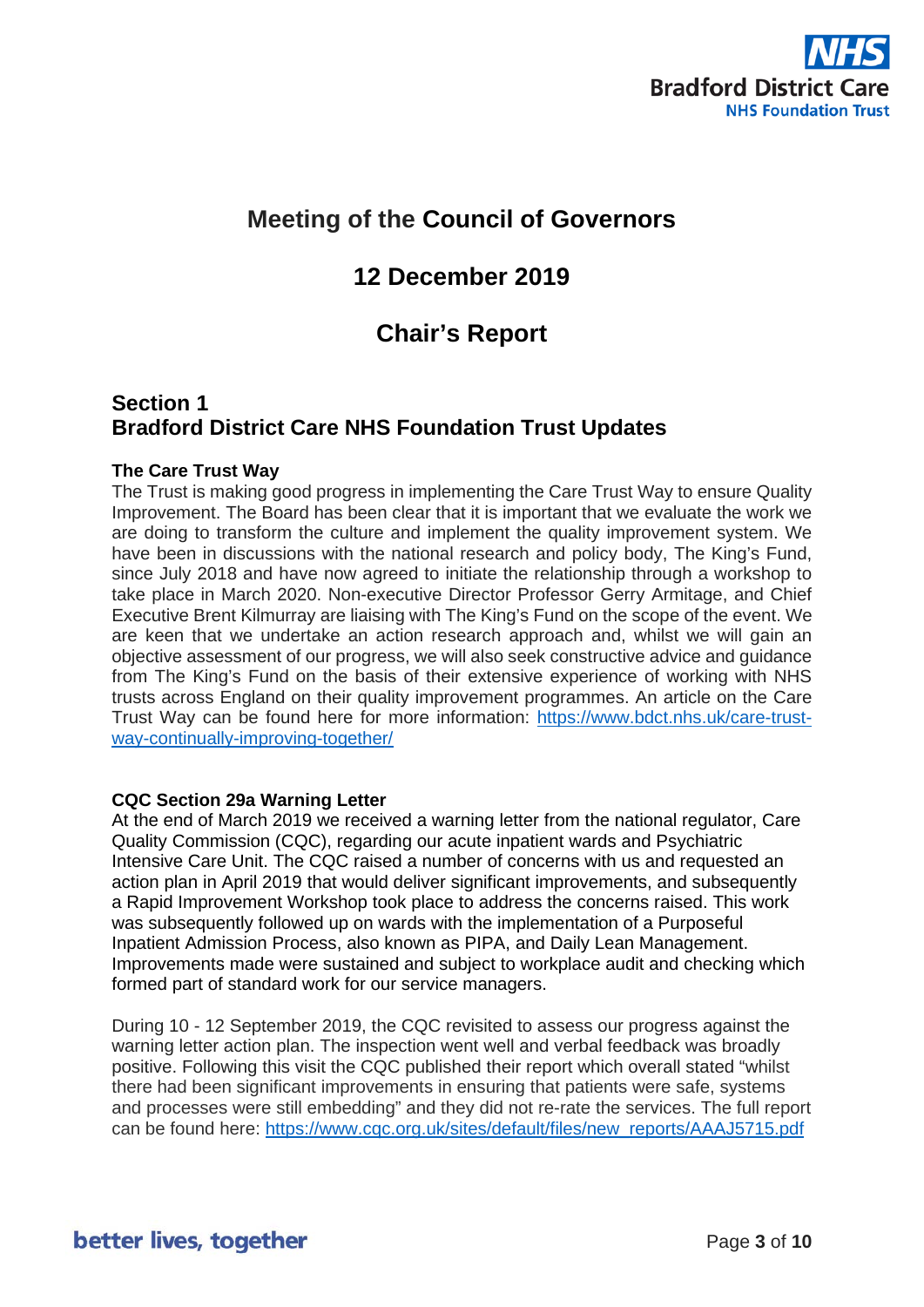

We continue to work through our continuous improvement plans and look to improve the therapeutic environments on our wards. On behalf of the Board and the Council of Governors I would like to thank all staff involved in the improvements to the safety and quality of care in those services.

### **Children and Young Peoples Mental Health Services (CAMHS)**

The Trust provides a specialised CAMHS service to young people and families from across Bradford, Airedale, Wharfedale and Craven. These are specialised services that deal with high acuity. They are part of a wider system of children's and adolescent's services dealing with mental health and wellbeing that also includes school nursing, schools, the voluntary sector, digital channels and social care. All these teams are under significant strain as a result of increasing demand and the withdrawal or reduction of other services such as youth workers, mental health social workers, and school nursing. An increase in safeguarding concerns has also brought significant additional workload to these services.

On 19 September 2019, the local Health and Wellbeing Board agreed to a strategic review of all local authority and NHS commissioned mental health and wellbeing services for young people up to the age of 25 years (above the CAMHS age limit, but at this level to include the Special Educational needs cohorts). This will take a system wide perspective of the current pressures and seek to identify a way forward to ensure that there is a sustainable future for services that can enable us to meet the needs of young people and their families in a more timely and effective manner.

The report is jointly sponsored by the Trust, the Clinical Commissioning Groups (CCGs) and Children's Services at the Council and will report back to the Health and Wellbeing Board in January 2020.

### **Rapid Improvement Weeks**

Rapid Improvement Weeks have recently taken place to focus on and agree to make changes for the better to a number of aspects of the Trusts work and service delivery, including on Serious Incident Reporting and the Trust's First Response telephone service.

## **Council of Governors Engagement**

Having received feedback from the previous Chair and Governors on engagement opportunities, the Open House sessions for Governors will be revised for 2020, linking to topics of interest, such as Equality Diversity and Inclusion. A Governor survey is proposed for the New Year to gain views from Governors on their engagement with Trust to maintain or improve activities and further details will be available next year.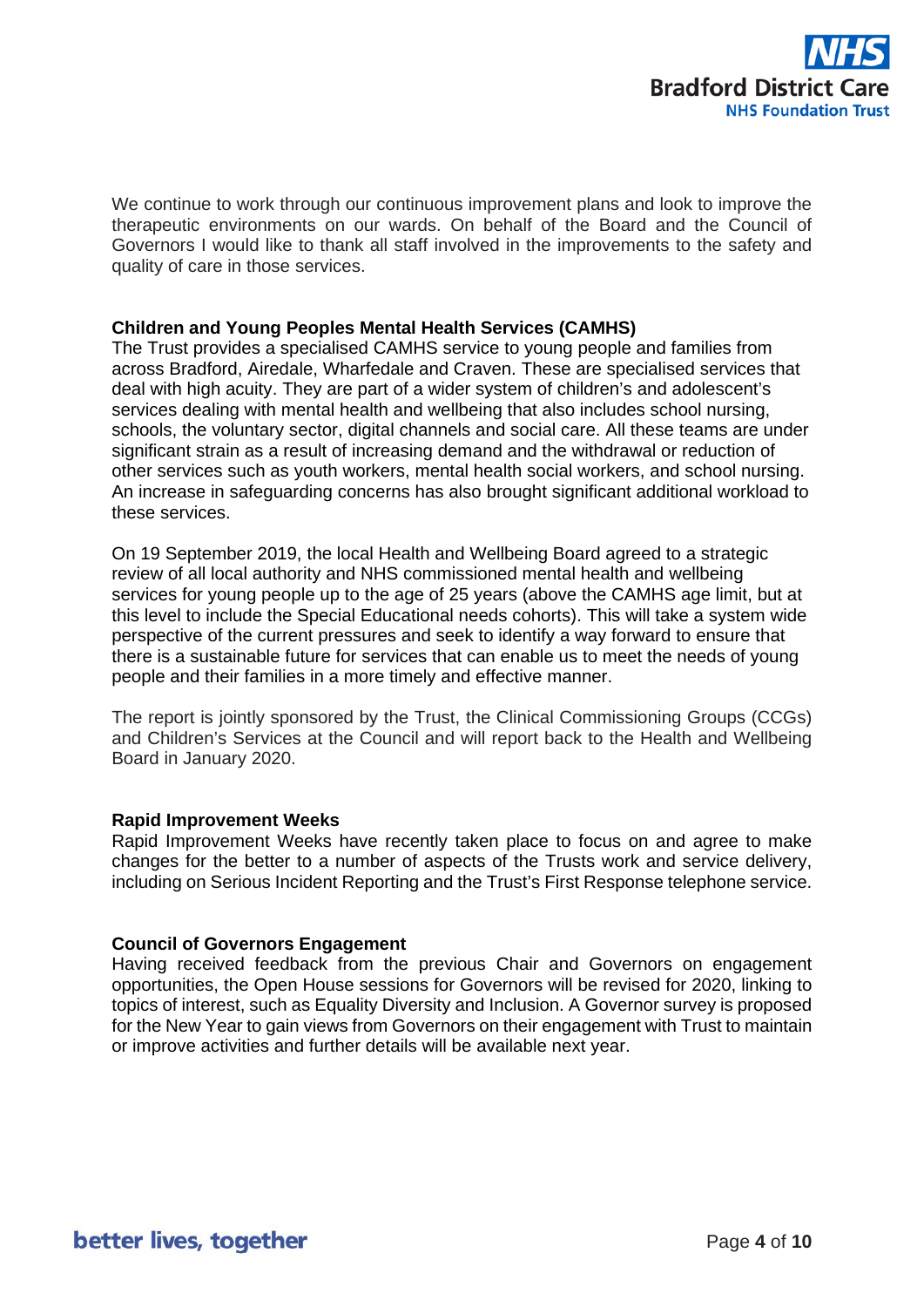

## **Section 2 NHS Improvement/England (NHSI/E) Chair Competency Framework**

## **Briefing to Council of Governors**

NHSI/E recommended from November 2019 a standard framework within which annual appraisals for NHS provider chairs are applied and managed. The principal aim is to ensure "the annual appraisal is a valuable and valued undertaking that provides an honest and objective assessment of a chair's impact and effectiveness, while enabling potential support and development needs to be recognised and fully considered." NHS provider chairs will be appraised against the competencies of: Strategic; Partnerships; People; Professional Acumen; and Outcomes Focus. Details on the expectations of demonstrating the competencies are outlined in **Appendix One** at the end of this report.

NHSI/E states that the appraisal framework is not intended to be prescriptive, and "while its broad principles should be reflected in local practices, chairs, senior independent directors and lead governors will wish to apply discretion in ensuring context-specific issues and requirements are given due prominence." The completed appraisal reporting template should be forwarded to NHS Improvement's Chair and Chief Operating Officer for review and regional director, for information and, if required, potential moderation will be undertaken. Further information, including appraisal templates are available here: [https://improvement.nhs.uk/documents/6107/Provider\\_Chair\\_Appraisal\\_Framework\\_1no](https://improvement.nhs.uk/documents/6107/Provider_Chair_Appraisal_Framework_1nov.pdf) [v.pdf](https://improvement.nhs.uk/documents/6107/Provider_Chair_Appraisal_Framework_1nov.pdf)

### **Next Steps**

The Board was informed of this at the November 2019 Board meeting and the Council of Governors are now informed at this next meeting on 12 December 2019. Paul Hogg, Director of Corporate Affairs, and I informally briefed the Senior Independent Director (SID), Lead and Deputy Lead Governors in October 2019 of this incoming recommendation.

To adopt and align with this recommendation:

- From November 2019 I will set out my Public Board and Council of Governor reports within the NHSI/E framework;
- From November 2019 my initial objectives and personal development plan for the remainder of 2019/20 will be aligned with the framework, agreed with SID and the Lead and Deputy Governors;
- An initial six month appraisal review with the SID and the Lead and Deputy Governors in February/March 2020 will use this framework, including feedback from Governors and Stakeholders against the stated competencies;
- My objectives for 2020/21 will be aligned with the framework from April 2020 with an appraisal in March 2021.

The handover between Rob Vincent as the Trust's current SID and his successor in spring 2020 due to his retirement in February 2020 will take into account this requirement.

better lives, together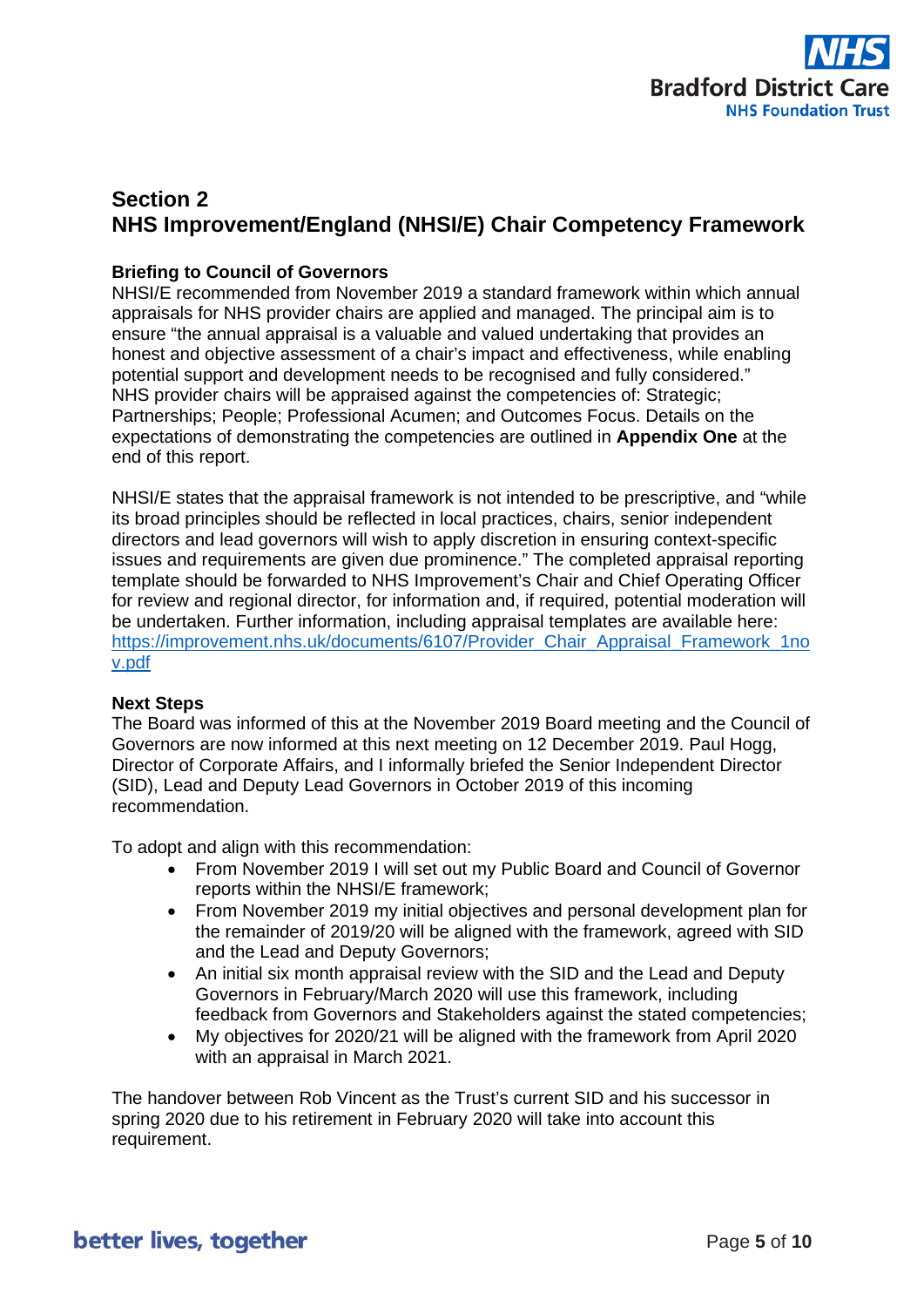

## **Section 3 Trust Chair Activities**

## **Strategic September – November 2019**

### **Recent Activities**

The November Public and Private Board agendas cover the two recent areas of strategic work I have been leading on, including:

- A new Board Away Day on 11 November 2019 and the related action plan which resulted, taking into account the findings from our recent Board self-assessment survey and aligning it with the Board Assurance Framework (BAF);
- and the Review of Board Committee activities from April 2020, including the introduction of a Workforce and Diversity Committee to meet the Trust's and NHSI/E's requirements, following a Deloitte Well-Led recommendation in February 2019.

This collective work across the Board aims to develop our assurance and risk management processes together as well as ensure Board's strategic focus on the delivery of Better Lives, Together.

## **Immediate Future Activities**

**Well-Led**: Following a planning meeting with Deloitte on 14 November 2019, we will ensure their expertise is maximised at a Board development session in February next year to support the completion of our Well-Led action plan with them over this year due to our current CQC rating of Requires Improvement in this area. These Well-Led activities with Deloitte will take into account the results of a recent Board selfassessment survey I created and led and a Board Away Day which I facilitated, and will lead to revising our Board Development Plan for 2020.

Our new Board Skills Matrix which I requested for October is work in progress, though it has already informed our recruitment process for a new Non-executive Director (NED) early next year due to Rob Vincent retiring at the end of his term of office.

Further information on national Well-Led requirements for NHS Trusts can be found here:<https://improvement.nhs.uk/resources/well-led-framework/>

## **Partnerships October – November 2019**

## **West Yorkshire and Harrogate Health Care Partnership**

## **Five Year Strategy**

The West Yorkshire and Harrogate Health Care Partnership has been developing a five year strategy which will be finalised into the New Year. Trust Board members had the opportunity to review and comment upon a draft of the strategy in September 2019 and

## better lives, together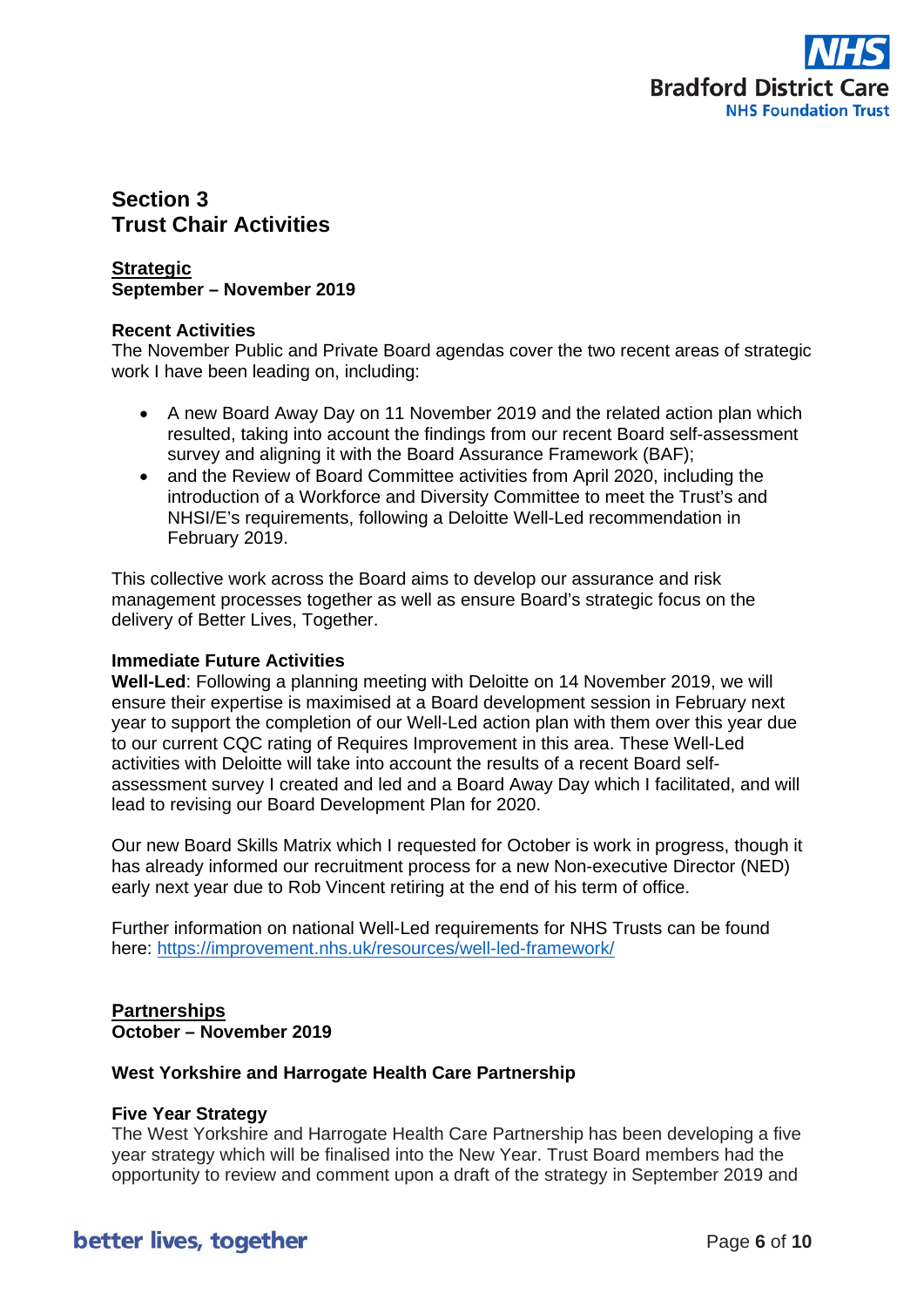

to review a revised draft in November 2019. The final draft of the strategy was reviewed and discussed on 3 December 2019 at the Partnership Board quarterly meeting which the Chief Executive and I attended to give feedback, and post-election, the strategy will be approved.

The strategy focuses upon 10 distinct goals, including the reduction in the gap in healthy life expectancy for people with mental ill health, learning disabilities and/or autism; addressing the health inequality gap for children; reductions in suicide rates; a more diverse leadership in health care; and responding to the climate emergency.

### **Committees in Common**

The Chief Executive and I attended the Committees in Common meeting on 3 October 2019. The agenda included an update on the programme activities and a detailed conversation on the Mental Health and Learning Disability strategy

To support this, the West Yorkshire and Harrogate Mental Health and Learning Disabilities Collaborative hosted a meeting for NEDs and Governors on 22 October 2019 in Leeds; thanks to the NEDs and Governors from the Trust who joined me and who professionally represented BDCFT that day.

### **Bradford City Council:**

The Chief Executive and I met with the Leader and Chief Executive Bradford City Council on 8 November 2019 to review our working partnership. Future ways of working and communicating were agreed as well having the opportunity for the Trust to address queries from elected members on the 0-19 and CAMHS services. I have suggested that regular meetings take place between the four of us from 2020 to develop our place based working partnership. In addition, the Bradford NHS Provider Chairs regular meetings with the Leader of the Council have been re-instated and will begin again on 6 December 2019.

### **Voluntary and Community Sector:**

I requested meetings with the local Voluntary and Community Sector (VCS) as part of my induction and to support the development of the Trust's work with the local VCS. I met with a forum of Mental Health VCS organisations on 5 November 2019, hosted by Mind in Bradford, and attended the Bradford Assembly of VCS organisations on 18 November 2019. VCS representatives acted as supporters and critical friends of the Trust, and VCS leaders requested the Trust's consideration of offering free training to them to help enhance their VCS practice, along similar lines to the Trust's successful work with the Cellar Trust, and the Trust is exploring dedicating a percentage of training from next year.

I proposed to the VCS developing a 'jigsaw' of pathways together to improve the transition for service users from prevention to ill-health to recovery services across the NHS and VCS. The VCS are positive about this opportunity and request we work together on pathways by type of service user and not by diagnosis. Pre-planning work has begun and we aim for a session to take place by March 2020, involving BDCFT staff and other partners.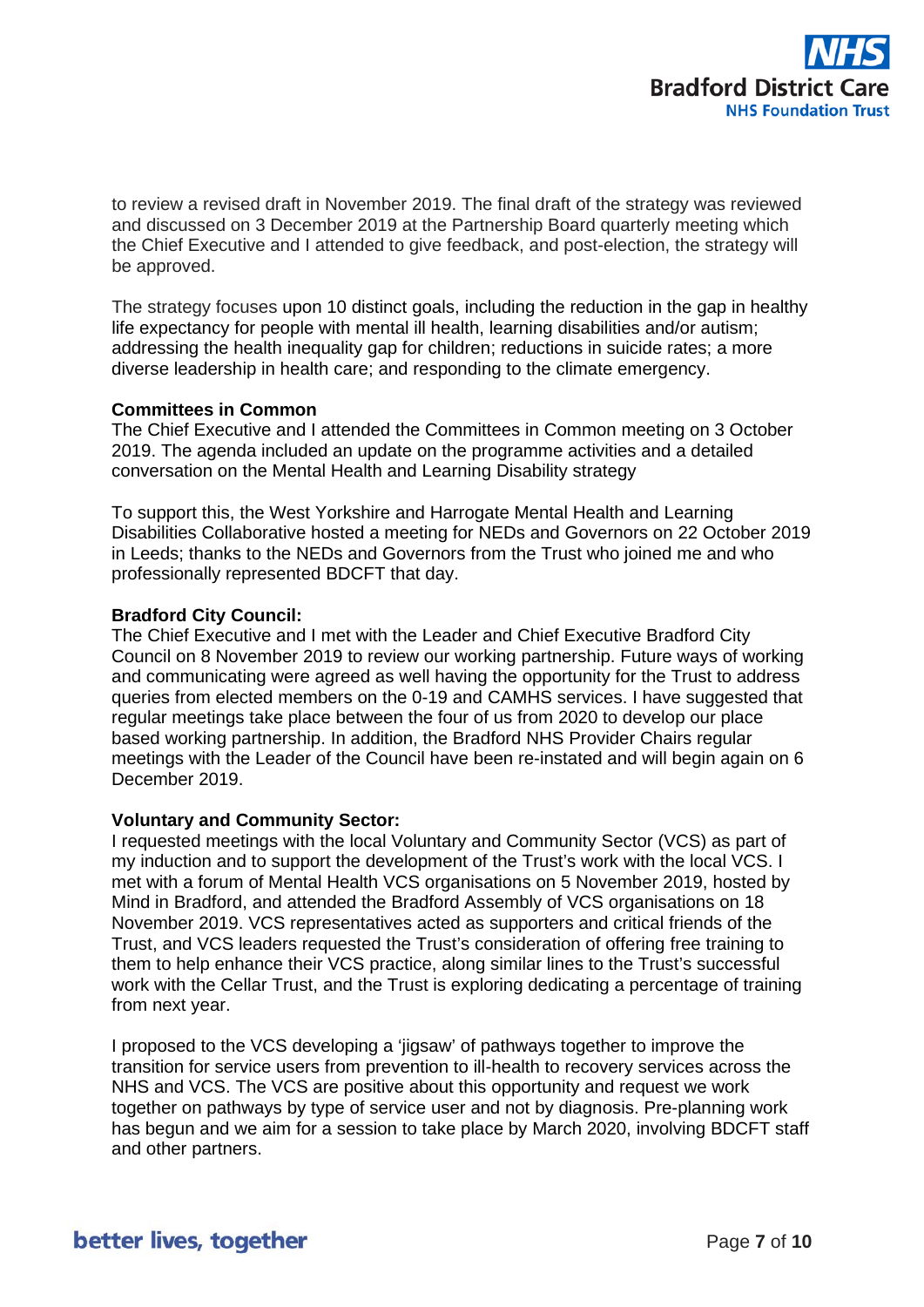

### **Local Engagement**

Recently the Chief Executive and I met with Philip Davies MP (Shipley) on 15 October 2019 in London before the pre-election period to discuss the work of the Trust. Four other planned MP meetings have been postponed until after the general election.

### **National Engagement**

At our request, the Chief Executive and I met with Baroness Dido Harding, Chair of NHS Improvement (NHSI), on 15 October 2019 which has particularly led to being encouraged to consider in more detail our capital plans which are currently being developed.

The Chief Executive has been invited to join the NHS Providers' Board as an NHS Provider Mental Health representative which provides a welcomed opportunity for national engagement. More details on NHS Providers are here:<https://nhsproviders.org/>

#### **Bradford Teaching Hospitals Chief Executive:**

Mel Pickup has started in role as the Chief Executive of Bradford Teaching Hospitals NHS Trust. Mel was previously the Chief Executive at Warrington and Halton NHS Trust. Mel has also been appointed as the system leader of the Bradford Health and Care Partnership. She will take up this role in March 2020 when Dr Andy Withers retires.

## **People**

### **BDCFT Board Recruitment**

Recruitment to Board level roles continues during autumn/winter and thanks to those staff, Governors and service users who are involved in these processes.

#### **Director of Nursing, Professions and Care Standards**:

We were delighted to appoint Phil Hubbard as our new Director of Nursing in October 2019, following a selection day in September.

#### **Audit Chair:**

We held a Selection Day on 17 October 2019 for a new NED as Audit Chair with four short-listed candidates. The Fit and Proper Persons Test and formal approvals are currently taking place for our preferred candidate so that the new Audit Chair can begin in post by the December 2019 Board meeting. The preferred candidate has already informally begun a handover with the current NED as Audit Chair, David Banks. Our thanks go to David for his six years service to the Trust which has been greatly appreciated.

#### **Medical Director:**

We are delighted to report that Dr David Sims has been offered the role of Medical Director. David has been acting Medical Director since April 2019 and has been the Trust's long standing Deputy Medical Director and Consultant in Learning Disabilities CAMHS. I am sure you will welcome David to the Board and join me in recording our congratulations.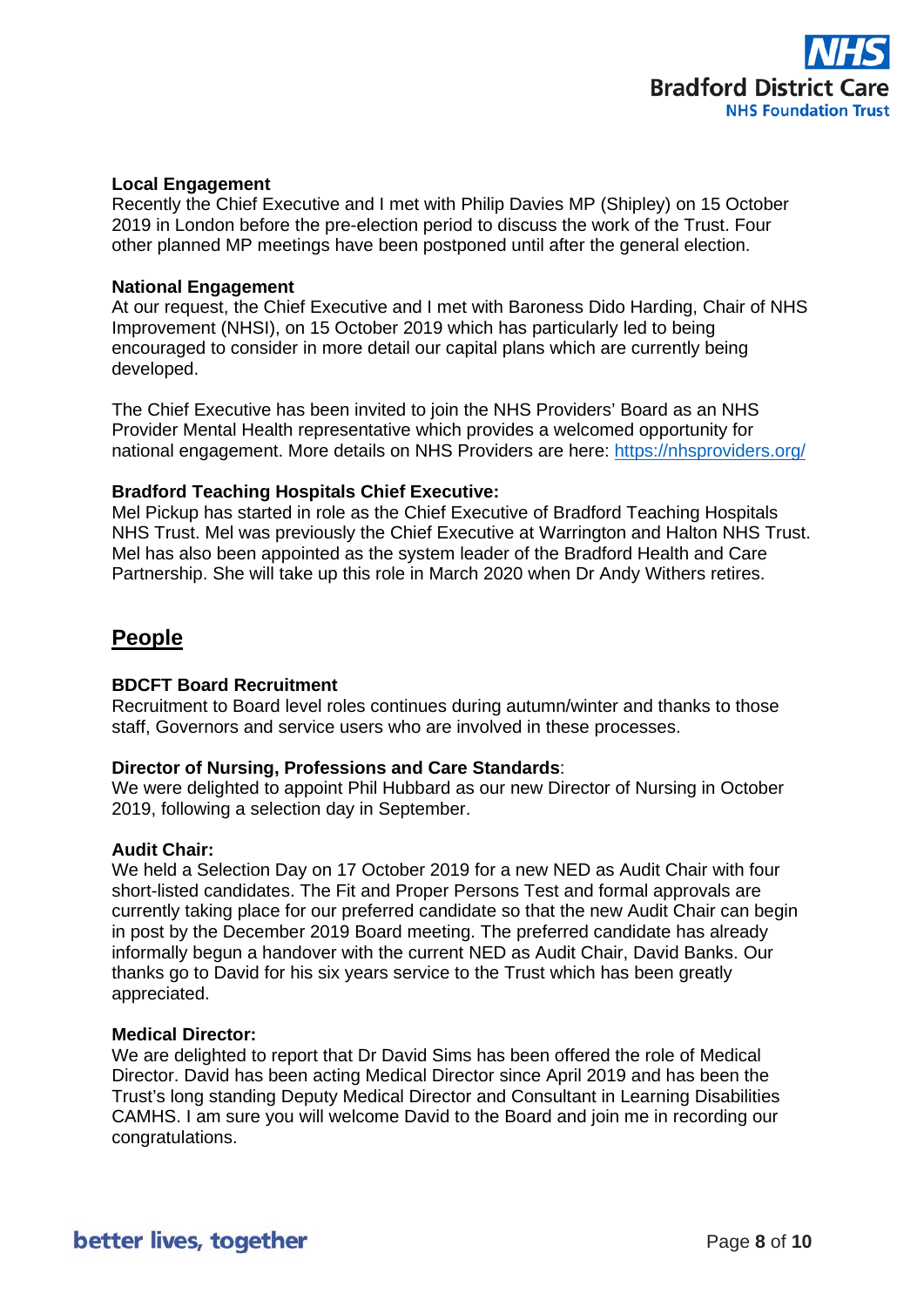

### **NED Recruitment**:

Planning has begun to recruit a new NED due to Rob Vincent retiring in February 2020. Information on the plans are available from this month and the deadline for applications will be mid-January 2020. We will introduce a focus group element to the NED recruitment day as well as the service user group and interview panel with the Lead Governor. We are seeking Governors to join the recruitment process, particularly the new focus group in February, and please contact Fran Limbert to register your interest.

### **NED Remits:**

Due to Board changes I have asked NEDs to share with me their interest in future Board remits and roles from spring 2020, and further details will be shared shortly.

### **Other Recruitment**

• **New Governors**: I led a new Governor Induction session on 29 October with the Lead Governor and BDCFT colleagues. We invited existing and new Governors to attend which provided an opportunity for both induction of new Staff and Public Governors, a refresher for existing ones and networking opportunities.

#### **Hospital Managers**:

I am working with Teresa O'Keefe, Mental Health Act Advisor, on the recruitment of new Hospital Managers to increase the number of Managers available by five more, including a public open evening at New Mill on 3 December 2019. These specialist volunteering roles ensure the rights of people detained under the Mental Health Act and we have received four applications so far.

### **Internal Engagement**

I continue to work to engage across the Trust as part of my induction and role as Chair, including attending parts of the leadership team's business planning sessions; monthly service visits to CAMHS with the Board in October, to the Airedale Centre in November and to District Nursing next month; and joining the Clinical Excellence Awards panel.